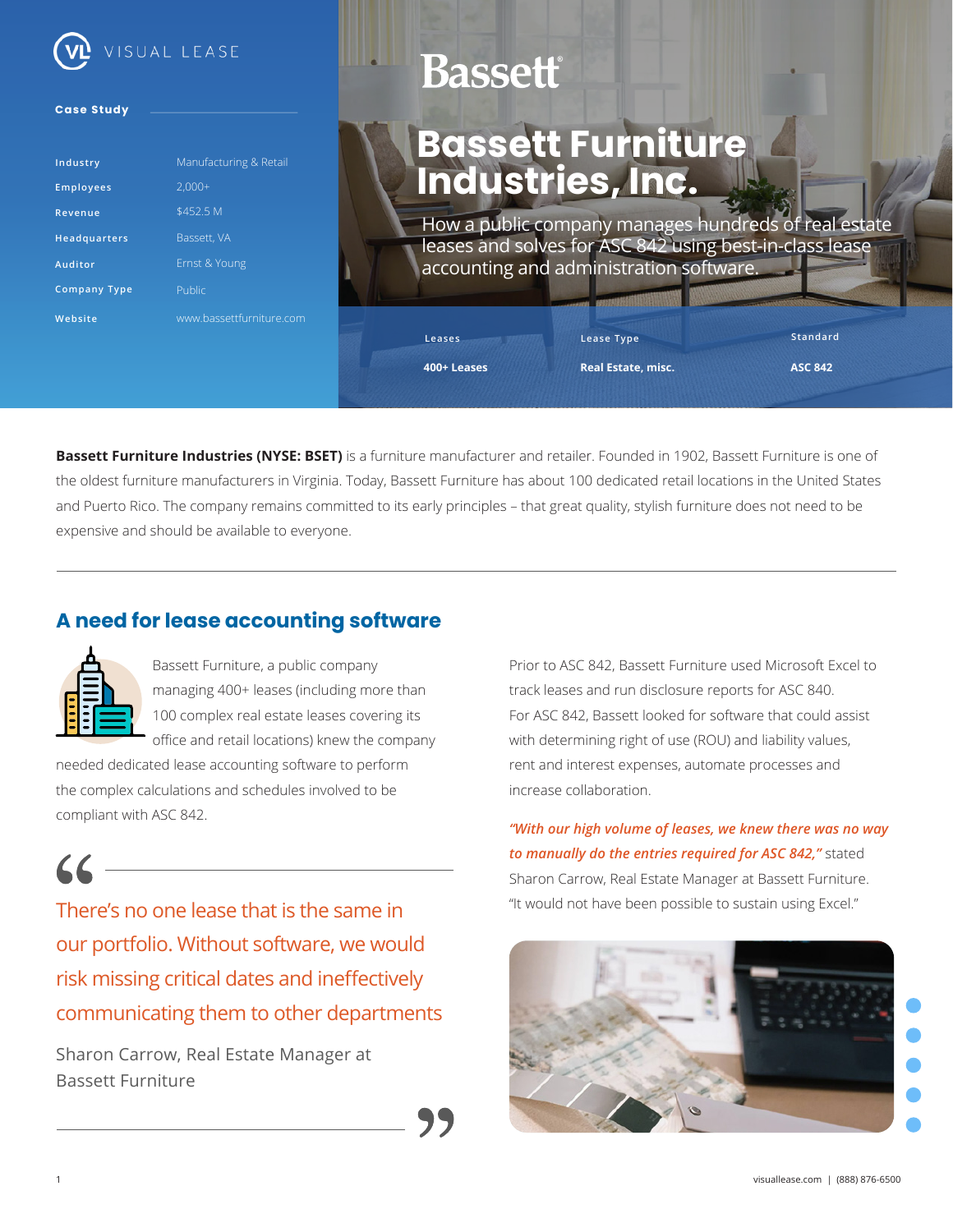

## **Why Visual Lease?**

During the software evaluation process, Bassett Furniture had support from its accounting consulting group, Clifton Larson Allen (CLA), who assisted the company with defining the software evaluation criteria.

Also, a member of Bassett Furniture's board of directors recommended Visual Lease and endorsed the system's easy-to-use interface and dedicated customer support.

#### **Bassett Furniture chose Visual Lease as its lease accounting and administration solution for its:**



#### **Lease auditability:**

Having leases in a single subledger provides Bassett Furniture's real estate and finance teams with visibility and controls to seamlessly work together and ensure every change is fully auditable.



#### **Simple user interface:**

The highly intuitive, easy-to-use system simplifies otherwise complex lease management and accounting tasks, and in turn, assists with ongoing system usage and user adoption.



#### **Confident FASB compliance:**

Visual Lease makes it easy to generate required journal entries, disclosures and footnotes with certainty and automation. And, the resulting calculations are backed by a SOC 1 Type 2 audit.

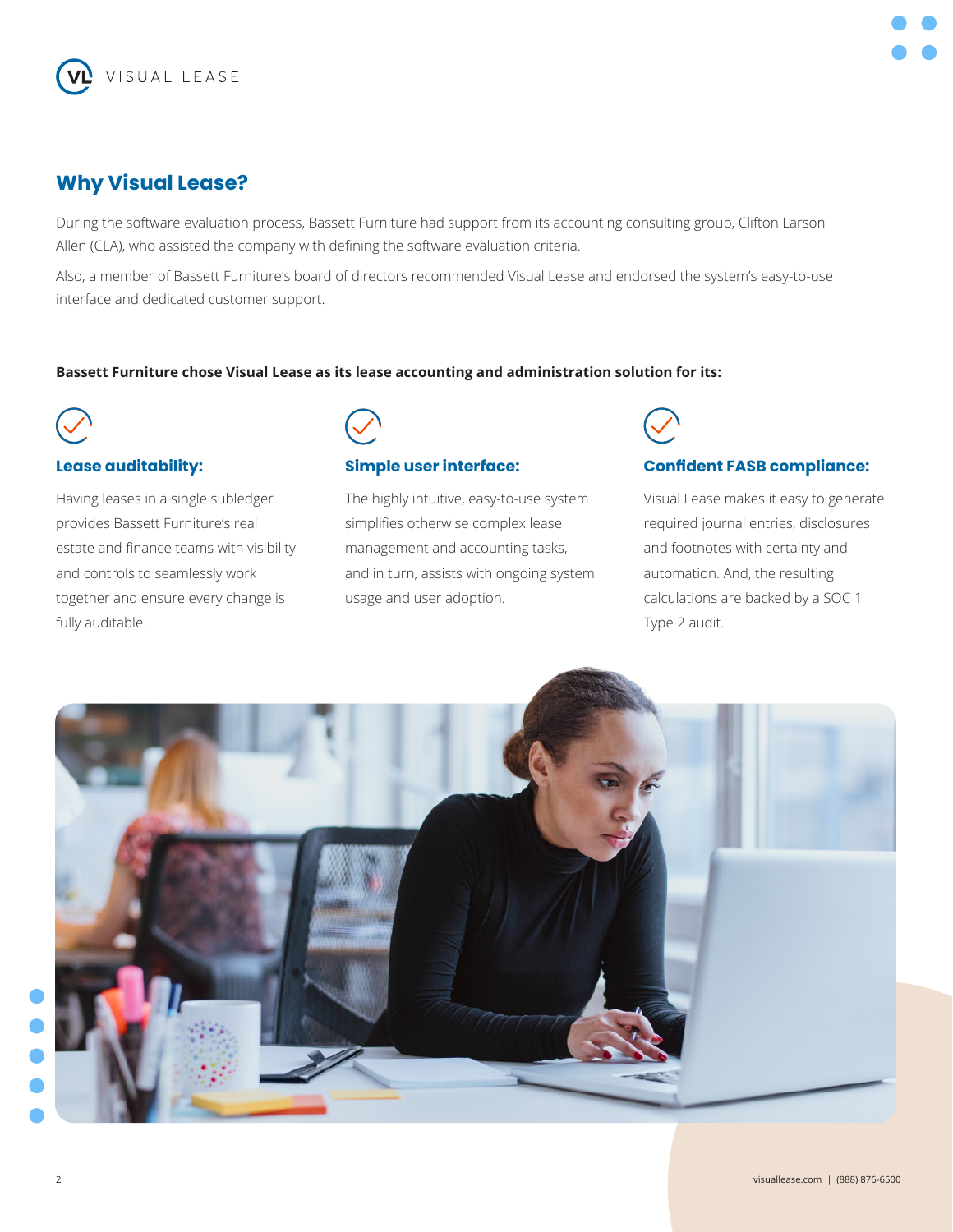

## **Ensuring successful system set-up**

The top priority for Bassett Furniture's software implementation was to enter the lease data required to get compliant with ASC 842. Because the company's lease portfolio contained hundreds of leases with unique terms, this step could have been very challenging. However, the team at Bassett Furniture found Visual Lease's customer support resources to be incredibly helpful and crucial to successfully set up the system to meet unique needs, including journal entry feeds.

Visual Lease's proven implementation process ensured the company met the FASB effective date.



## **Benefits of centralized lease data**

Beyond ASC 842, Bassett Furniture has plans to enter additional lease data points into Visual Lease to make smarter, more strategic business decisions, which can result in significant cost savings.

Having our lease data in one location makes it easy for our business to look at overall rent and areas where we have experienced rent reductions

Sharon Carrow, Real Estate Manager at Bassett Furniture

"We are able to visually see answer questions such as, 'should we even be in that location anymore?"

Gathering and entering unique lease terms for each lease is time-consuming, detailed work. Like other companies preparing for ASC 842, Bassett Furniture needed to extract lengthy, complex lease terms into a shorter format (also known as lease abstracting), so that each lease term could be easily searched upon within Visual Lease.

Although this requires up-front leg work, tracking lease data in a centralized location saves time and resources down the road, which is especially important for organizations, like Bassett Furniture, that lack internal resources dedicated to lease administration and accounting.

*If needed, there are third-party lease abstraction services that partner with software providers like Visual Lease to help businesses avoid making mistakes and speed up the time to go live.*